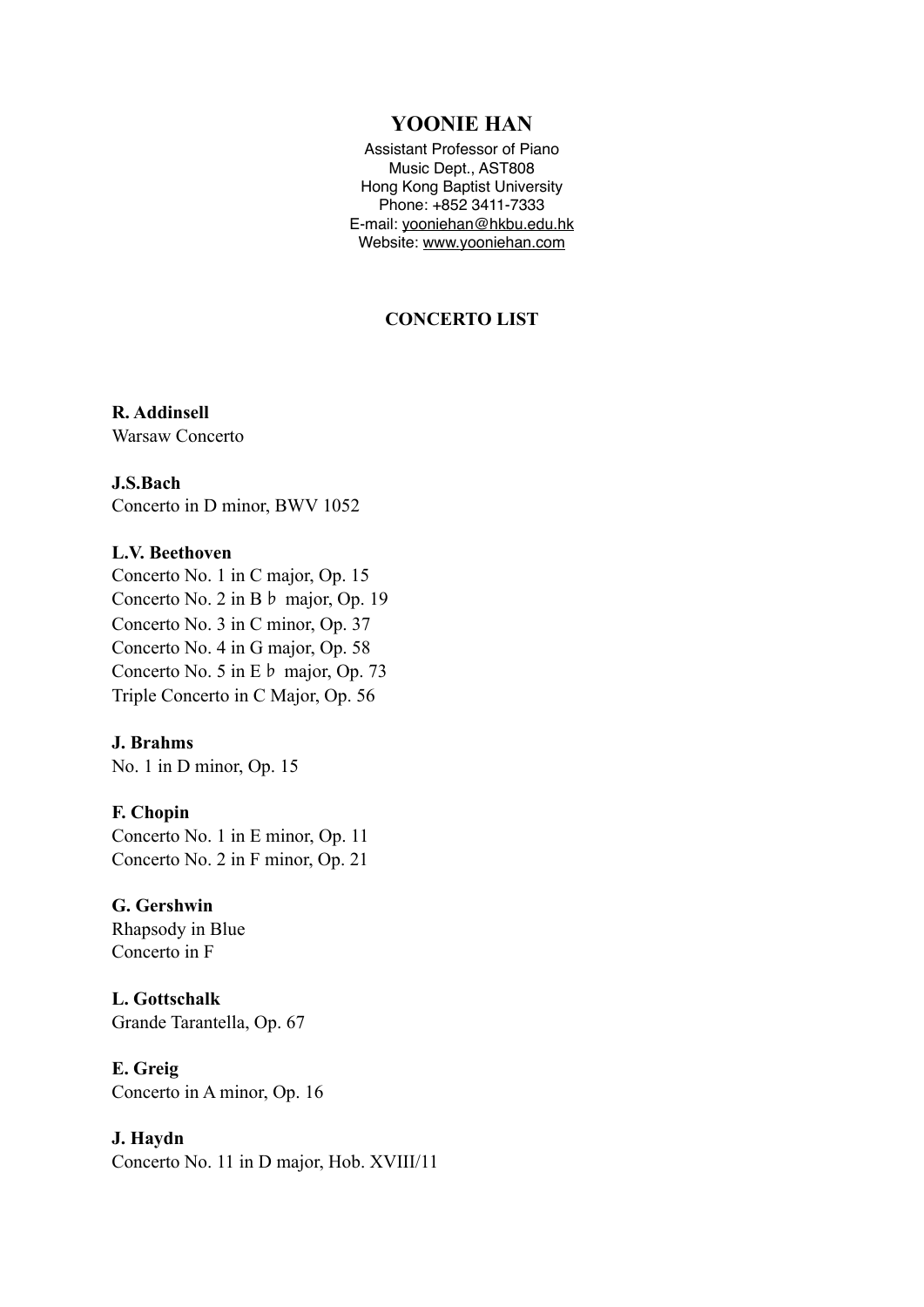## **F. Liszt**

Concerto No. 1 in E♭ major, S. 124 Concerto No. 2 in A major, S. 125 Totentanz, S. 126

## **F. Mendelssohn**

Concerto No. 1 in G minor, Op. 25 Concerto No. 2 in D minor, Op. 40

## **W. A. Mozart**

Concerto No. 9 in E♭ Major, K. 271 Concerto No. 11 in F Major, K. 413 Concerto No. 12 in A Major, K. 414 Concerto No. 13 in C Major, K. 415 Concerto No. 17 in G Major, K. 453 Concerto No. 20 in D minor, K. 466 Concerto No. 21 in C Major, K. 467 Concerto No. 22 in E♭ Major, K. 482 Concerto No. 23 in A Major, K. 488 Concerto No. 24 in C minor, K. 491 Concerto No. 27 in B♭Major, K. 595

## **S. Prokofiev**

Concerto No. 1 in D flat Major, Op. 10 Concerto No. 3 in C Major, Op. 26

## **S. Rachmaninoff**

Concerto No. 1 in F # minor, Op. 1 Concerto No. 2 in C minor, Op. 18 Concerto No. 3 in D minor, Op. 30 Rhapsody on a Theme of Paganini, Op. 43

## **M. Ravel**

Concerto in G major, M. 83

## **C. Saint-Saëns**

Concerto No. 2 in G minor, Op. 22 Concerto No. 5 in F Major, Op. 103

## **R. Schumann**

Concerto in A minor, Op. 54

## **D. Shostakovich**

Concerto No. 1 in C minor, Op. 53 Concerto No. 2 in F Major, Op. 102